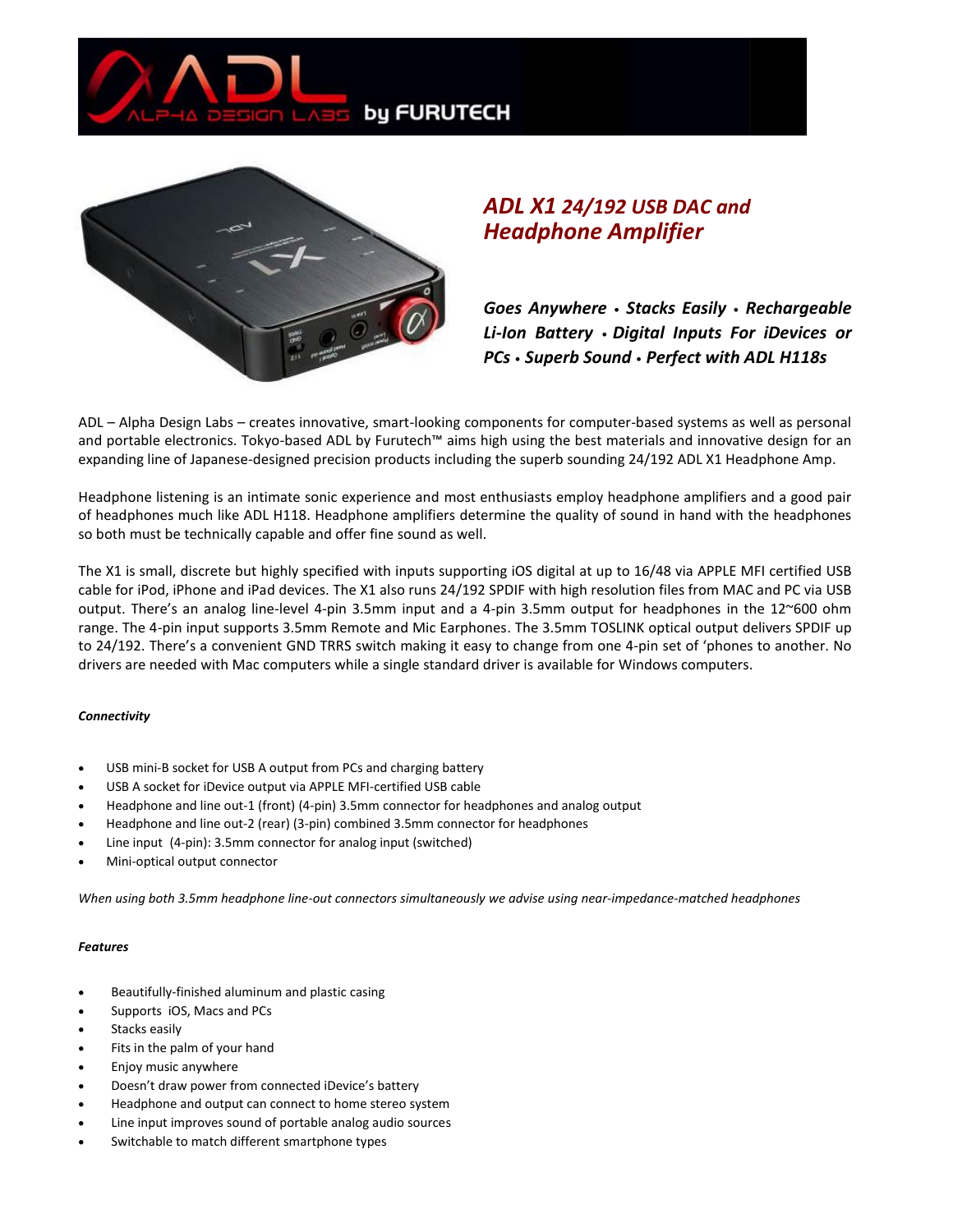### *Specifications*

- High-quality volume control and On/Off switch (front)
- Gold-plated 3.5mm input connector: Analog line input (switched)
- Gold-plated 3.5mm output connector-1: Headphone or line-out
- Gold-plated 3.5mm output connector-2: Headphone or 3.5mm optical output for 24/192 (MAX) SPDIF
- 4-layer gold-plated printed circuit board with >1oz copper thickness
- Gold-plated USB A socket for 16/48 iDevices (iPod/iPhone/iPad)
- Gold-plated USB mini-B connector for 24/192 PC operation
- Recharges via PC USB connection or AC/DC switching power adapter
- Attractive aluminum cover and plastic body
- Max headphone output at 1%THD @ 1KHz 40mW (12 ohms), 65mW (16 ohms), 100mW (32 ohms), 107mW (56 ohms), 36mW (300 ohms), 19mW (600 ohms)
- Channel separation 60 $\sim$ 64dB (1KHz) 33ohms -50dB/<= $\pm$ 3dB
- Frequency characteristics  $20$ Hz $\sim$ 20kHz ( $\pm$ 0.5dB)
- Total Harmonic Distortion 0.033% (33ohms) , <0.02% (300ohms) , 0.0085% (600ohms)/1mW
- S/N Ratio 95.5dB/32ohms , 98.1dB/56ohms , 101.6dB/300ohms, 102.1dB/600ohms
- Charge time approximately  $4 \sim 5$  hours (AC/DC 5V, 1.0-2.0A switching adaptor)
- Charge time: approximately 7 hours (DC 5V 0.5A USB bus power)
- Music playback time up to 7.5 hours when fully charged
- Dimensions 68 (W) x 118 (D) x 16.5 (H) mm
- Weight: 147g Approx.

#### *Front Controls and Indicators*



- Headphone and line-out-1 (4-pin): 3.5mm connector for headphones and analog output
- Line input (4-pin): 3.5mm connector (switched)
- Volume: Rotary-type variable resistor with power on/off
- Charging Indicators: RED GREEN and ORANGE LEDs
	- RED indicates charging/GREEN indicates full charge/ORANGE indicates low charge
- GND TRRS Switch: Switchable to match different 4-pin headphone types (SONY or APPLE)

#### *Rear Panel*



- USB A socket for APPLE MFI Certified USB cable via iDevice
- USB mini-B socket for USB cable via PC and to charge battery (Internal DC3.7V 2600mAh Li-ion Type rechargeable battery)
- Headphone and line-out-2 (3-pin): Combined 3.5mm and mini-optical output connector

#### *Top Panel LED Indicators*

- USB DAC MAC or PC USB connection: Indicates source sample rate (44.1 / 48 / 88.2 / 96 / 176.4 / 192kH)
- USB DAC analog source on 3.5mm line-in connector: Indicates sample rate at 48kHz
- Digital connections: Indicates sample rate (LED flashing) at 44.1kHz (not 48kHz) connected with Apple MFi-approved USB cable
- iDevice analog connections: Indicates sample rate (LED on) at 44.1kHz
- Computer-based files with iTunes on Mac or PC: Indicates sample rates of computer (44.1 / 48/ 88.2 / 96 / 176.4 /192kH)
- Computer based files with iTunes and Windows XP: Sample rates cannot be set so the X1 indicates 44.1kHz